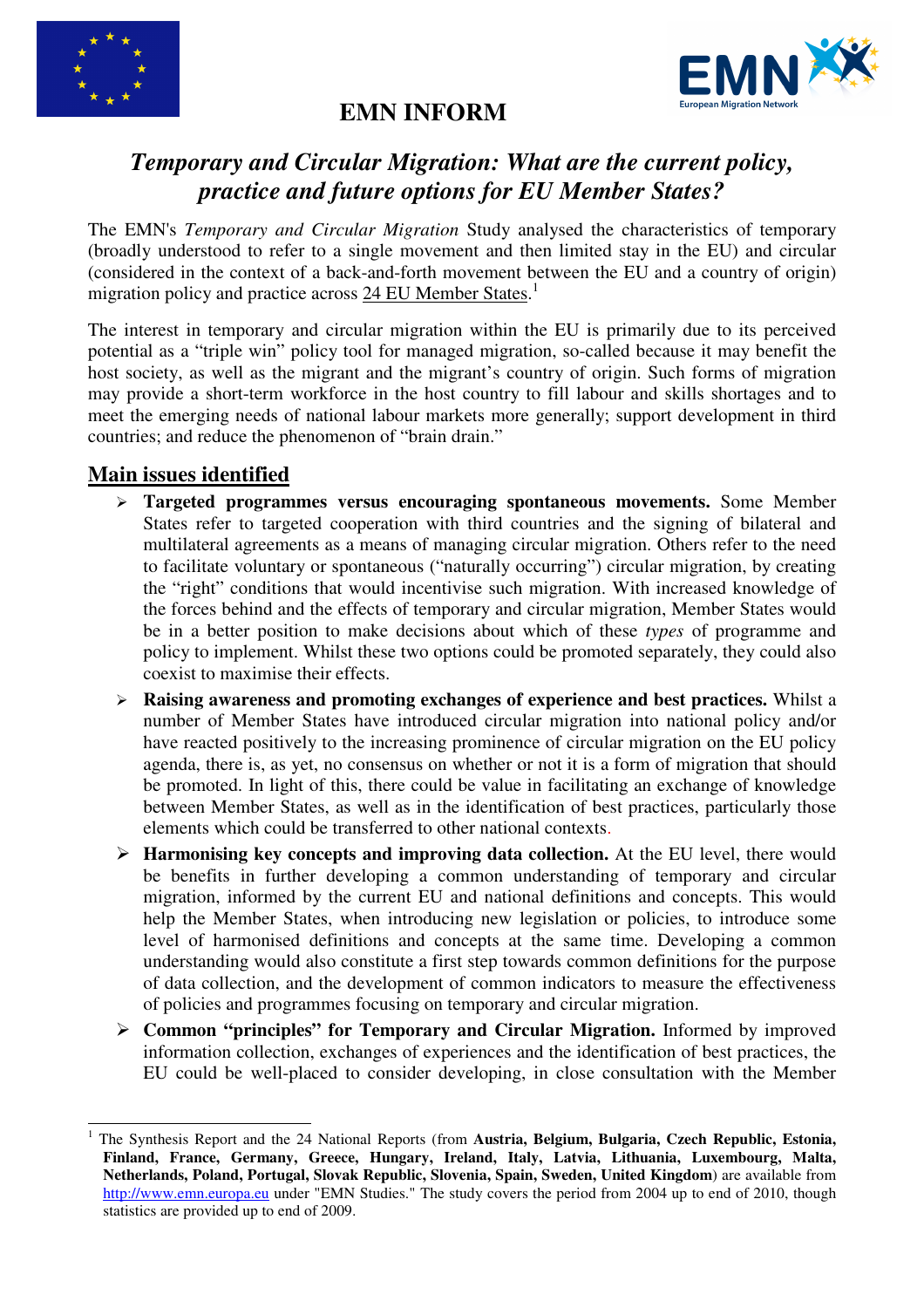States, common "principles" for temporary and circular migration, including the consideration of migrant rights, and the impact of temporary and circular migration policies on the migrant, on the countries of origin and on the host societies in the EU. Common or minimum EU standards for integration measures could be developed by Member States for migrants who do not wish to (or are not able to) stay permanently in the host society.

## **Overall findings**

- **The development and promotion of policies on temporary and circular migration in the EU Member States is still at a very early stage.** Most Member States do accommodate elements of temporary and circular migration within their national policy, legislation and practices; however, this may not be explicit, or indeed, acknowledged.
- **Evidence for the 'triple-win' for temporary and circular migration remains inconclusive.** Initial evaluations of existing programmes have confirmed positive results for participating migrants in some cases. Evidence is more limited for countries of origin and for employers. For the former, 'wins' are more likely if linked to development or where there is a shared sense of ownership generated between the sending and receiving countries. For the latter, an employer may be unwilling to lose a migrant worker in which training may have been invested and, conversely, a migrant worker may not wish to participate if s/he can find alternative longer-term employment elsewhere.
- **National approaches show great diversity in their visions and policies.** For example, some Member States (e.g. **Sweden**) consider "back and forth repetitive movements" as central to circular migration, whereas others (e.g. **Netherlands**) focus less on the repeated migratory movements and more on the so-called "triple win" associations. Member States' approach towards these forms of migration can be broadly categorised by whether they focus on the economic benefits to the host society (i.e. satisfying labour shortages); on the developmental aspects for the migrant and country of origin; on the needs of the migrant (e.g. focussing on integration) and their rights; and on the 'return' aspect of temporary and circular migration. Typically the approaches used reflect a mixture of such perspectives.
- **Concerns about negative public perceptions persist, but could be influenced through information flows.** The general public's attitude to temporary and circular migration in the host society has been found to be generally negative, arising from concerns that such migration may result in unwanted, irregular migration or permanent stay. There were also concerns about the negative consequences for the migrants themselves and their countries of origin (e.g. exploitation of migrant labour and 'brain drain'). Where governments have actively promoted such migration schemes, with support from Civil Society, then opinion has been found to be more positive.
- **National statistics help to indicate the scope and scale of temporary and circular migration in Member States, but they are limited and lack comparability.** There is currently a lack of comparable statistics on temporary and circular migration across the EU. Current data collection methods do not properly record these forms of migration, there is no common statistical definition, and there is a general lack of longitudinal data collection with which to track migration patterns during an individual's lifetime. That said, the Study identifies a number of indicators used to quantify these types of migration, including temporary residence permits; certain types of visas; employment databases; population registers; survey data and data on seasonal workers (primarily related to circular migration).

#### **Situation in the Member States**

**Few Member States currently have legislation in place that specifically sets out to impose temporary migration and no Member State has legislation in place which specifically regulates circular migration.** However, several provisions in the general legislative frameworks for legal migration in Member States set out conditions for admission for a limited period and for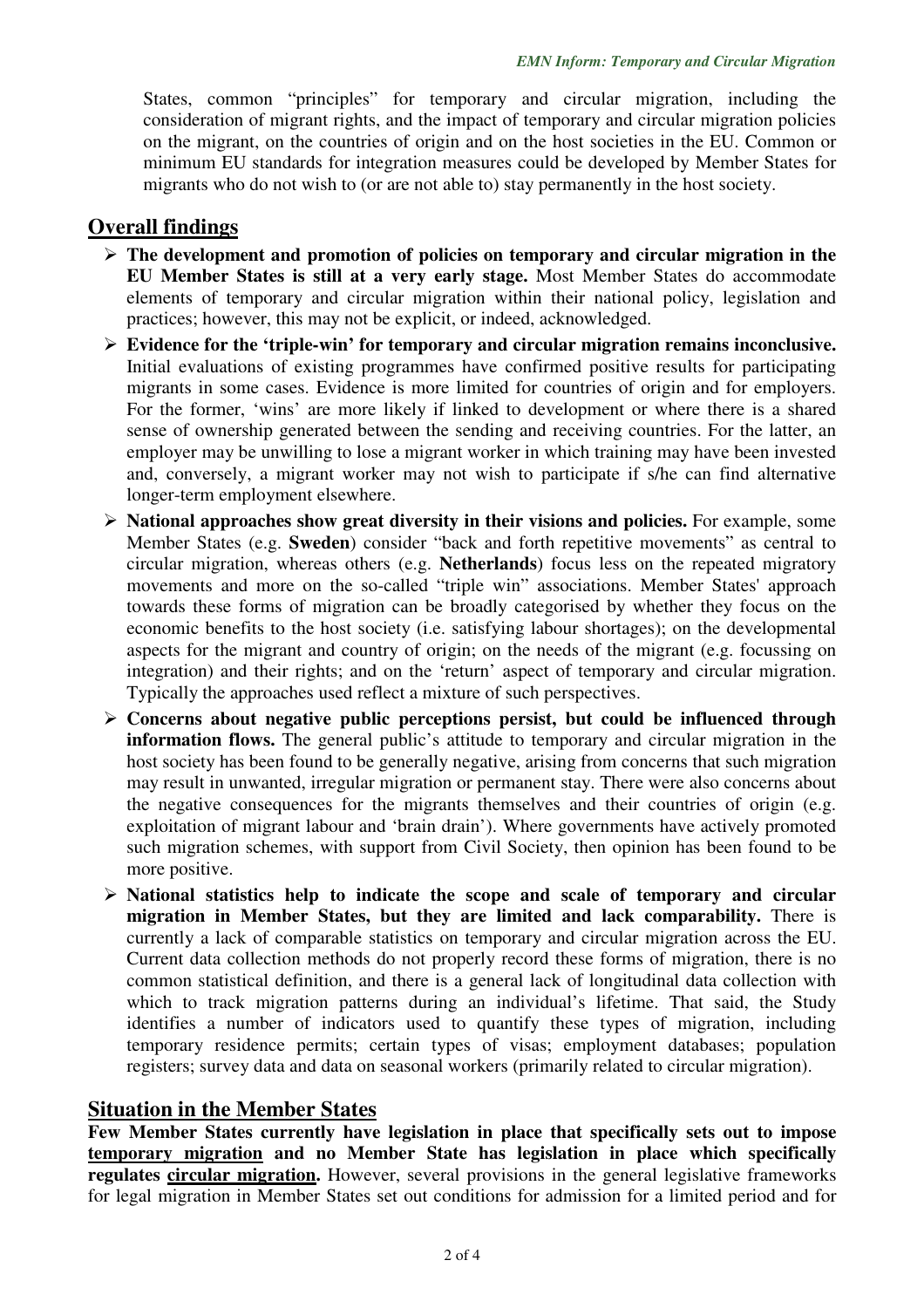re-entry, thus allowing for temporary migration and for circular migration. **France, Hungary, Italy**  and the **Slovak Republic**, for example, all issue permits specifically for seasonal employment that have an element of circularity in them, as they allow for repeated back- and forth- mobility over a period of time. In addition, **Estonia, Hungary, Latvia, United Kingdom** and particularly **Belgium**  have comprehensive legislation in place to allow for the absence and re-entry of third country nationals without losing residence status.

**Member States have developed programmes and projects which combine temporary stay (with guaranteed return) with mechanisms that help to enforce the 'triple win'**, for example, in **Belgium, Netherlands** and **United Kingdom**. Some provide for repeated movement (i.e. circular migration), like, for example, **Spain** which implements several programmes to facilitate the repeated recruitment of specific third-country national workers, primarily agricultural seasonal workers, and **Greece** which has a similar agreement with Egypt regarding fishermen. **Portugal** set up a pilot project in Ukraine to test the impact of temporary migration, and plans to assess, in a second recruitment process, the impacts of circular migration.

**Many Member States have entered into bilateral and multilateral agreements with third countries which are geographically close, or with whom they have historical links.** Such agreements typically involve university students, seasonal workers or medical staff, and include pre-departure selection and assistance, facilitated admission procedures and help with return, whilst aiming to address issues of brain drain / waste and migrant training.

#### **Evidence of Temporary and Circular Migration patterns**

**In relation to temporary migration**, in **Austria** from 2003-2008, about a quarter of all inflows were temporary (i.e. involving stay of up to one year). In the **United Kingdom**, an estimated 39 per cent of migrants in 2000 intended to stay for only one to two years, but this figure had risen to 49 per cent in 2009. In **Finland** estimates of figures for seasonal workers suggest that they account for over 50 per cent of annual inflows – this is in addition to the 35 000-45 000 temporary foreign workers registered in the national taxation register. **Overall, however, it is difficult to draw definitive conclusions from the limited data**. While most Member States are able to provide information on temporary residence permits or entry visas issued, these may not directly measure temporary migration, as such permits are often renewed and may lead to longer term or more permanent migration. **Statistics on temporary migration are currently not systematically collected** in EU Member States and the national statistics that exist remain largely incomparable due to different definitions of the duration of stay that should be considered temporary.

**Analysis of available statistics on circular migration suggests that this currently tends to involve the migration of seasonal workers, e.g. in the agricultural or fishing sectors.** This is the case, for example, in the **Slovak Republic**, and in **Greece**, *de facto* almost all circular and temporary migrants today are seasonal workers from Egypt or Albania (making up approximately 95 per cent of the total migrant population). For **Germany**, circular migrants were considered to be those that have already moved away from Germany at least once and subsequently returned, and hence almost 11 per cent of all resident third-country nationals could be said to have effected 'circular' migration. **Sweden** considers all residents (including Swedish and EU nationals) to be potential circular migrants. It calculates that 3 per cent of its population (283 400 people) have undertaken circular migration, because they have moved at least twice across the national border. Like for temporary migration, **for circular migration, there is also little systematic data collection**. This is, in part, because most national data collection systems record an individual border movement or registration of stay rather than (multiple) migratory movements of the same individual.

#### **Emerging good practices**

**For the 'triple win' concept – and in particular the 'win' for the country of origin - Luxembourg** cites sources which argue that circular migration programmes consistent with the